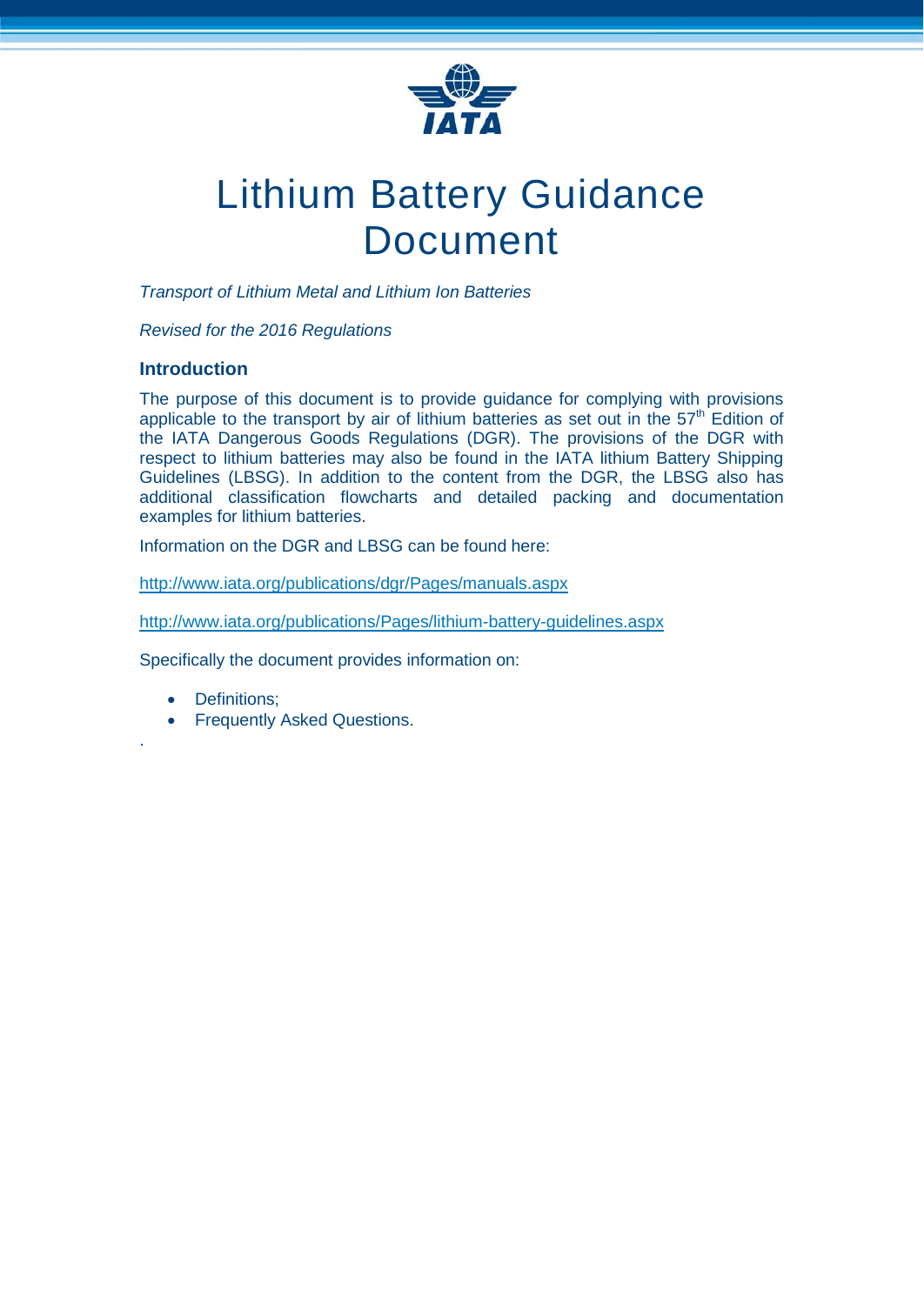# **Definitions**

Lithium Battery – The term "lithium battery" refers to a family of batteries with different chemistries, comprising many types of cathodes and electrolytes. For the purposes of the DGR they are separated into:

**Lithium metal batteries.** Are generally primary (non-rechargeable) batteries that have lithium metal or lithium compounds as an anode. Lithium metal batteries are generally used to power devices such as watches, calculators, cameras, temperature data loggers

#### *Note:*

Lithium metal batteries packed by themselves (not contained in or packed with *equipment) (Packing Instruction 968) are forbidden for transport as cargo on passenger aircraft).*



**Figure 1 - Example of Lithium Metal Batteries**

**Lithium-ion batteries** (sometimes abbreviated Li-ion batteries). Are a type of secondary (rechargeable) battery commonly used in consumer electronics. Also included within the category of lithium-ion batteries are lithium polymer batteries. Lithium-ion batteries are generally found in mobile telephones, laptop computers, etc.



**Figure 2 - Example of a Lithium Ion Battery**

#### *Note:*

*With effect 1 April 2016 lithium ion batteries packed by themselves (Packing Instruction 965) (not contained in or packed with equipment) must be shipped at a state of charge (SoC) not exceeding 30% of their rated design capacity. Cells and/or batteries at a SoC of greater than 30% may only be shipped with the approval of the*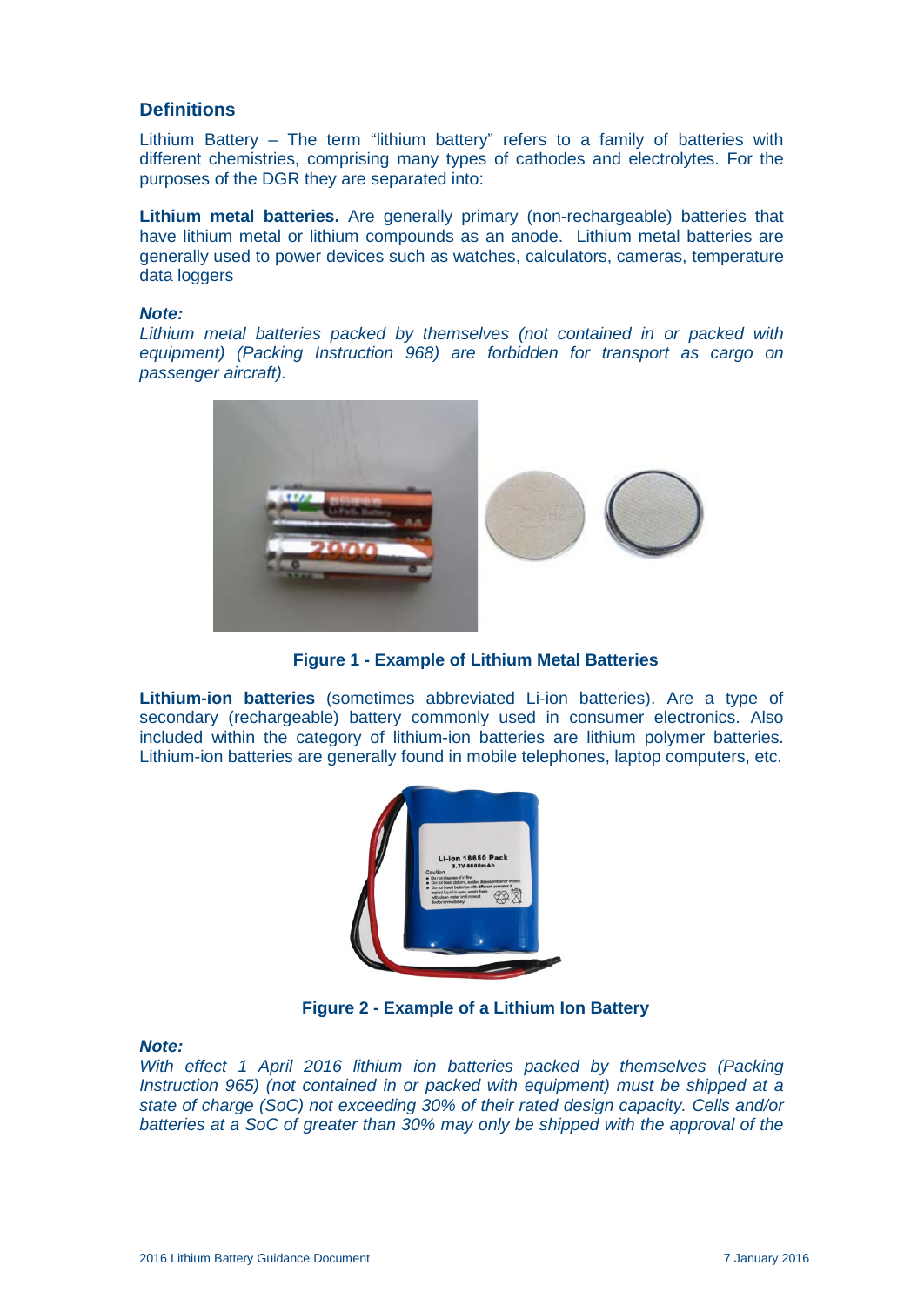*State of Origin and the State of the Operator under the written conditions established by those authorities. Cells and/or batteries at a SoC of greater than 30% may only be shipped with the approval of the State of Origin and the State of the Operator under the written conditions established by those authorities.*

The technical definition of a battery and cell, as indicated in the UN Manual of Tests and Criteria, is as follows:

"**Battery**" means two or more cells which are electrically connected together and fitted with devices necessary for use, for example, case, terminals, marking and protective devices. A single cell lithium battery is considered a "cell" and must be tested according to the testing requirements for "cells" for the purposes of these Regulations and the provisions of subsection 38.3 of the UN Manual of Tests and Criteria (see also the definition for "cell").

#### *Note:*

*Units that are commonly referred to as "battery packs", "modules" or "battery assemblies" having the primary function of providing a source of power to another piece of equipment are for the purposes of these Regulations and the provisions of Subsection 38.3 of the UN Manual of Tests and Criteria treated as batteries.*

"**Cell"** means a single encased electrochemical unit (one positive and one negative electrode) which exhibits a voltage differential across its two terminals. Under these Regulations and the *UN Manual of Tests and Criteria*, to the extent the encased electrochemical unit meets the definition of "cell" herein, it is a "cell", not a "battery", regardless of whether the unit is termed a "battery" or a "single cell battery" outside of these Regulations and the *UN Manual of Tests and Criteria*

**Button cell** or battery means a round small cell or battery when the overall height is less than the diameter.

**Power Bank** (power pack, mobile battery, etc.). No formal definition exists and there continues to be discussion at the United Nations Subcommittee of the correct classification for transport. However, for the purposes of this guidance document and the IATA Dangerous Goods Regulations powers banks are to be classified as batteries and must be assigned to UN 3480, lithium ion batteries, or UN 3090, lithium metal batteries, as applicable. For carriage by passengers, power banks are considered as spare batteries and must be in carry-on baggage only and must be individually protected from short-circuit.

# **Classification (DGR 3.9.2.6)**

Lithium batteries are classified in Class 9 – Miscellaneous dangerous goods as:

- UN 3090, **Lithium metal batteries**; and
- UN 3480, **Lithium ion batteries**

or, if inside a piece of equipment or packed separately with a piece of equipment as:

- UN 3091, **Lithium metal batteries contained in equipment**; or
- UN 3091, **Lithium metal batteries packed with equipment**; and
- UN 3481, **Lithium ion batteries contained in equipment**; or
- UN 3481, **Lithium ion batteries packed with equipment**.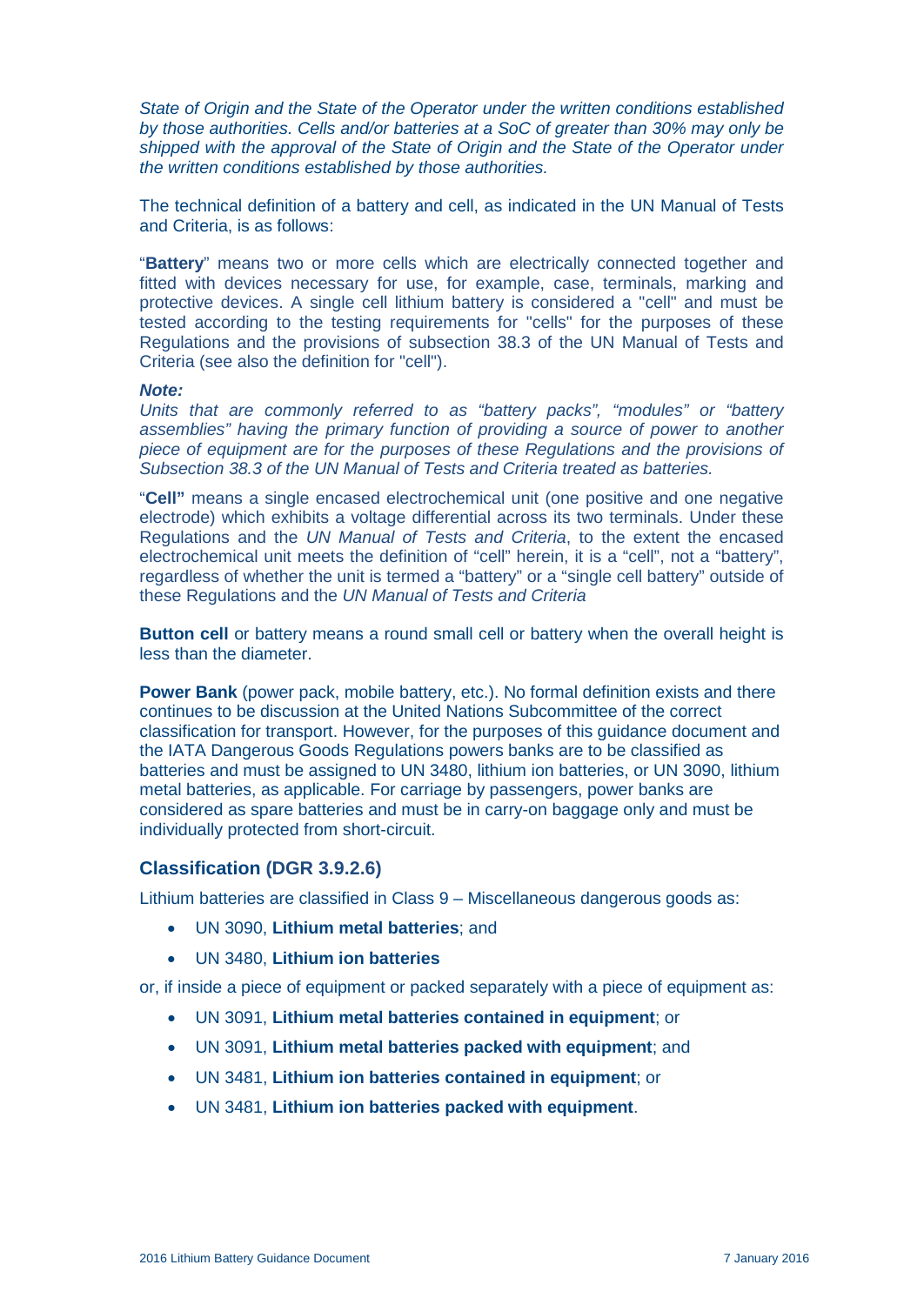In the absence of exceptions, these batteries must be shipped in quantities that comply with the limitations contained in the DGR (see DGR Table 4.2 and the applicable packing instruction). They must be contained in a UN specification packaging as prescribed by the applicable packing instruction in the DGR. A completed package must display a Class 9 hazard label in addition to markings that identify the applicable proper shipping name and UN number. A shipper must document the shipment using a Shipper's Declaration for Dangerous Goods.

The classification criteria for lithium batteries stipulates that cells and batteries must be manufactured under a quality management program. [DGR 3.9.2.6](http://www.iata.org/dgr) [\(LBSG 3.3.2\)](http://www.iata.org/lbsg) includes the elements that must be included in such a program.

Frequently Asked Questions

#### **Part 1 – Questions Related to Definitions**

#### **A. What are the various types of lithium batteries?**

Lithium batteries fall into two broad classifications; lithium metal batteries and lithium ion batteries. Lithium metal batteries are generally non-rechargeable and contain metallic lithium. Lithium ion batteries do not contain metallic lithium and are rechargeable.

#### **B. What are lithium polymer batteries?**

A lithium polymer battery is a type of lithium ion battery. Generally, the main difference is lithium ion polymer batteries contain a polymer electrolyte.

#### **C. What is the difference between a lithium cell and a lithium battery?**

A lithium cell is a single encased electrochemical unit consisting of one positive and one negative electrode that exhibits a voltage differential across the two terminals. A lithium battery is two or more cells electrically connected. A single cell battery is considered a cell and not a battery for the purposes of the limitations set out in the DGR.

#### *Note:*

*Units that are commonly referred to as "battery packs" having the primary function of providing a source of power to another piece of equipment are for the purposes of these Regulations treated as batteries. Refer to the section on Definitions for complete details.*

#### **D. How are component cells connected to form a battery?**

Cells in batteries may be connected in parallel, in series, or in a combination of the two. When cells are connected in series the voltage of the battery increases but the capacity in ampere-hours (Ah) does not change. By contrast, when cells are connected in parallel the capacity in ampere-hours of the battery (Ah) increases but the voltage stays the same.

#### **E. How do I determine the watt-hour rating for a particular lithium ion battery?**

The watt-hour (Wh) rating is a measure by which lithium ion batteries are regulated. Section II Lithium ion batteries manufactured after 1 January 2009 are required to be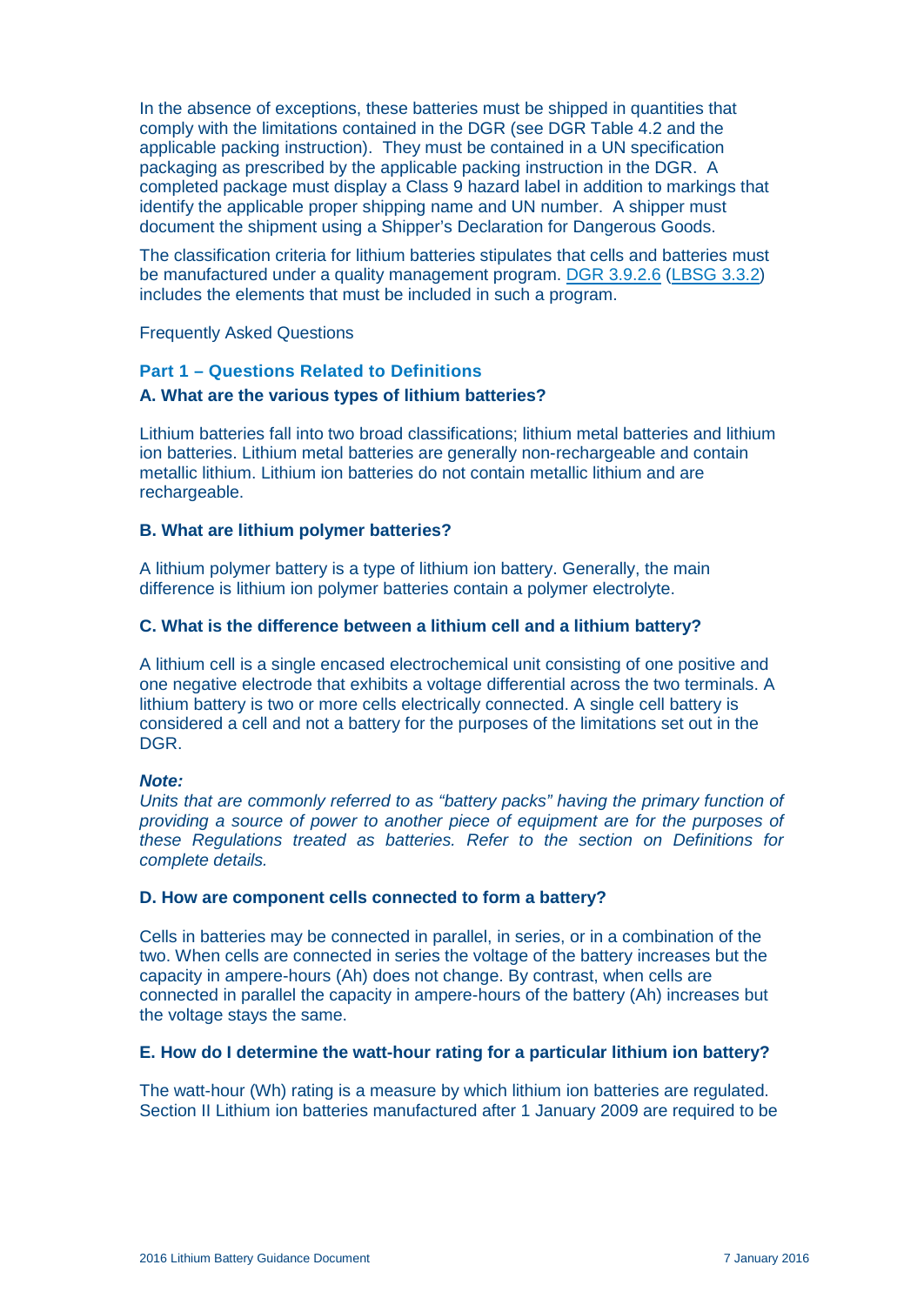marked with the watt-hour rating. Section I Lithium ion batteries manufactured after 31 December 2011 are required to be marked with the watt-hour rating.

You can also arrive at the number of watt-hours your battery provides if you know the battery's nominal voltage (V) and capacity in ampere-hours (Ah):

Ah  $x V = Wh$ 

This information is often marked on the battery.

Note that if only the milli-ampere-hours (mAh) are marked on the battery then divide that number by 1000 to get ampere-hours (Ah) (i.e.  $4400$  mAh /  $1000 = 4.4$ . Ah).

Most lithium ion batteries marketed to consumers are below 100 watt-hours. If you are unsure of the watt-hour rating of your lithium ion battery, contact the manufacturer.

#### **F. What is a button cell battery?**

A button cell battery is a round small cell or battery where the overall height is less than the diameter.

# **Part 2 – Questions related to Packaging and Transport Provisions A. How do I safely package lithium batteries for transport?**

One of the major risks associated with the transport of batteries and battery-powered equipment is short-circuit of the battery as a result of the battery terminals coming into contact with other batteries, metal objects, or conductive surfaces. Packaged batteries or cells must be separated in a way to prevent short circuits and damage to terminals. They must be packed in a strong outer packaging or be contained in equipment. Sample packaging meeting these requirements is shown below:

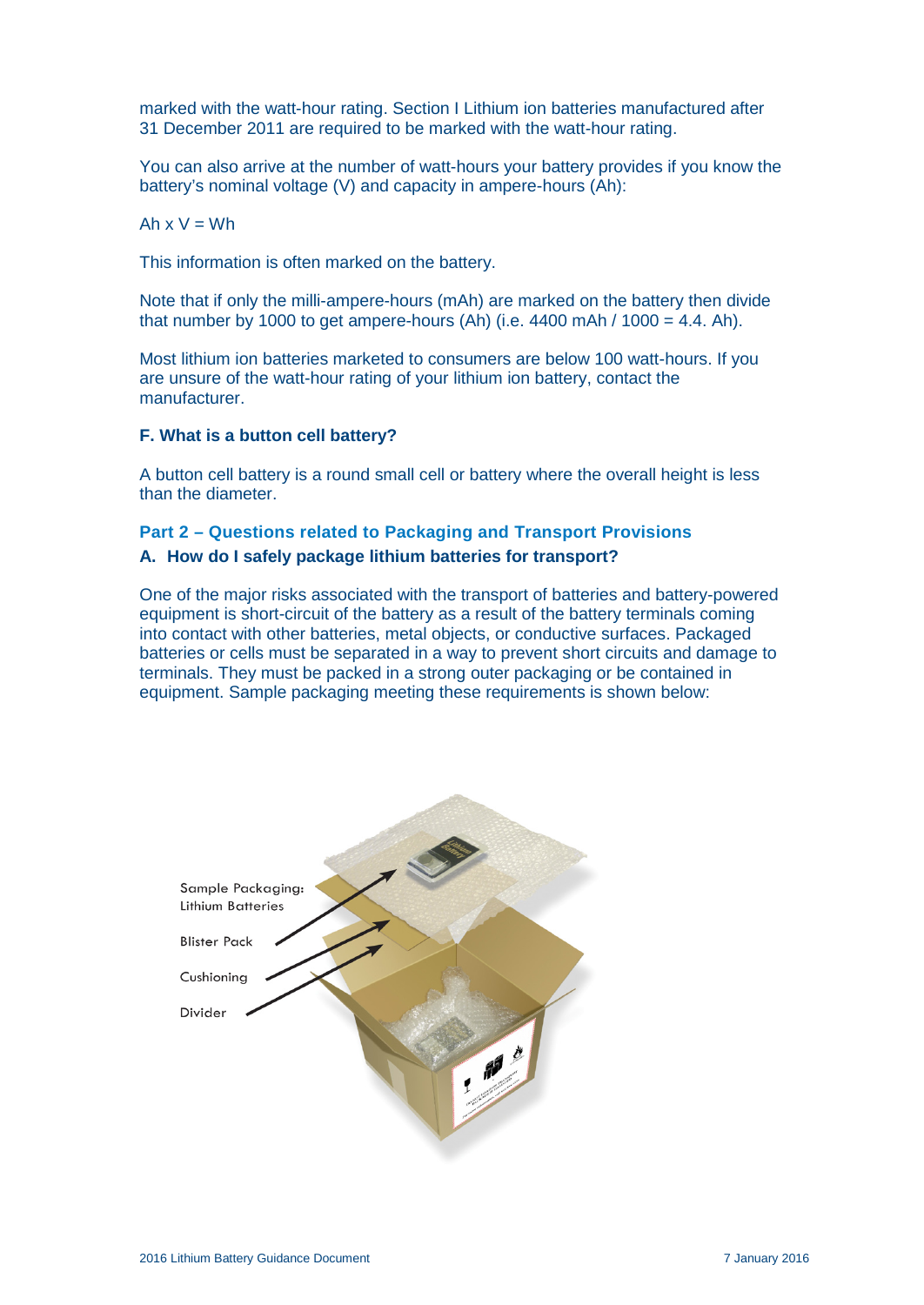# **B. How can batteries be effectively protected against short circuit?**

Methods to protect against short circuit include, but are not limited to, the following methods:

- a. Packing each battery or each battery-powered device when practicable, in fully enclosed inner packagings made of non-conductive material (such as a plastic bag);
- b. Separating or packing batteries in a manner to prevent contact with other batteries, devices or conductive materials (e.g. metal) in the packagings; and
- c. Ensuring exposed terminals or connectors are protected with non-conductive caps, non-conductive tape, or by other appropriate means.

If not impact resistant, the outer packaging should not be used as the sole means of protecting the battery terminals from damage or short-circuiting. Batteries should be securely cushioned and packed to prevent shifting which could loosen terminal caps or reorient the terminals to produce short circuits.

Terminal protection methods include but are not limited to the following:

- a. Securely attaching covers of sufficient strength to protect the terminals;
- b. Packaging the battery in a rigid plastic packaging; and
- c. Constructing the battery with terminals that are recessed or otherwise protected so that the terminals will not be subjected to damage if the package is dropped.

#### **C. I'm shipping using Section II of the packing instructions, what constitutes "adequate instruction"?**

Shippers of lithium batteries prepared in accordance with Section II of the lithium battery packing instructions are not subject to the formal dangerous goods training requirements set out in DGR 1.5, however persons preparing such shipments must be provided with "adequate instruction".

The following is offered as a starting point for an employer on what could be considered as being adequate instruction:

- 1. The employer must identify the different configurations of lithium batteries that they ship, i.e. lithium batteries and/or lithium batteries packed with equipment and/or lithium batteries contained in equipment; lithium metal batteries and/or lithium ion batteries.
- 2. The employer must document the procedures that apply to the configurations and battery types that they ship as determined in 1, above.
- 3. The procedures should be written up as a clear work instruction or other information that is available to all employees responsible for the preparation of lithium battery shipments.
- 4. All employees that are involved in the process of preparing lithium battery shipments must be taken through the procedure to ensure that they understand and can demonstrate the correct application of documented procedures for the packing, labelling, marking and documentations requirements, as applicable to their job function.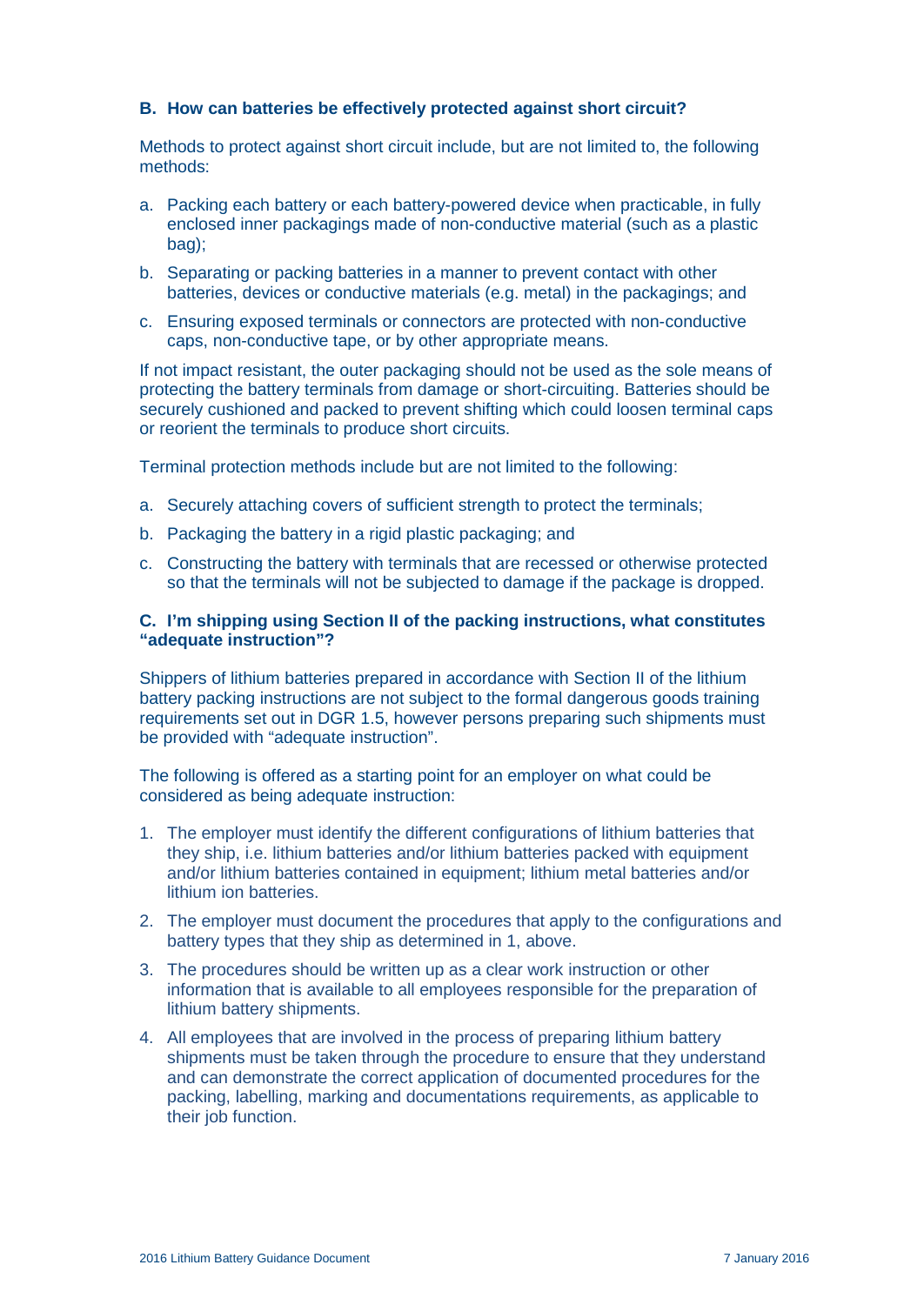- 5. A record must be maintained that identifies each applicable employee and the date(s) that this instruction was provided.
- 6. Employees should be given periodic refresher, or at least demonstrate that they remain "adequately" instructed on how to perform the task. This should be done at least every two years or whenever the procedure is revised, or regulations are changed, whichever is the sooner.
- 7. Companies that are involved in reverse logistics, i.e. arranging for returns of lithium batteries, lithium batteries packed with equipment or lithium batteries contained in equipment must develop a clear instruction for consumers on the process to be followed for returning products. This instruction must include packaging materials and lithium battery handling labels, as necessary. The instruction must also include the transport method and mode that must be followed; this must include clear statement on applicable prohibitions.

#### **D. What does the lithium battery handling label look like and when is it required?**

The lithium battery handling label is required as specified in the additional requirements of Section II of packing instructions 965, 966, 967, 968, 969 and 970. It is also required as specified in the additional requirements of Section IB of packing instruction 965 and 968 in addition to the Class 9 label and Cargo Aircraft Only label for Packing Instruction 968. The label is as shown in Figure 7.4.H of the IATA Dangerous Goods Regulations. The border of the label must have red diagonal hatchings with text and symbols in black on a contrasting background. The lithium battery handling label may be printed directly on the outer packaging provided that there is sufficient contrast between the elements of the lithium battery label and the colour of the packaging material. The minimum dimensions are 120 mm wide x 110 mm high.



\* Place for "Lithium ion battery" and/or "Lithium metal battery"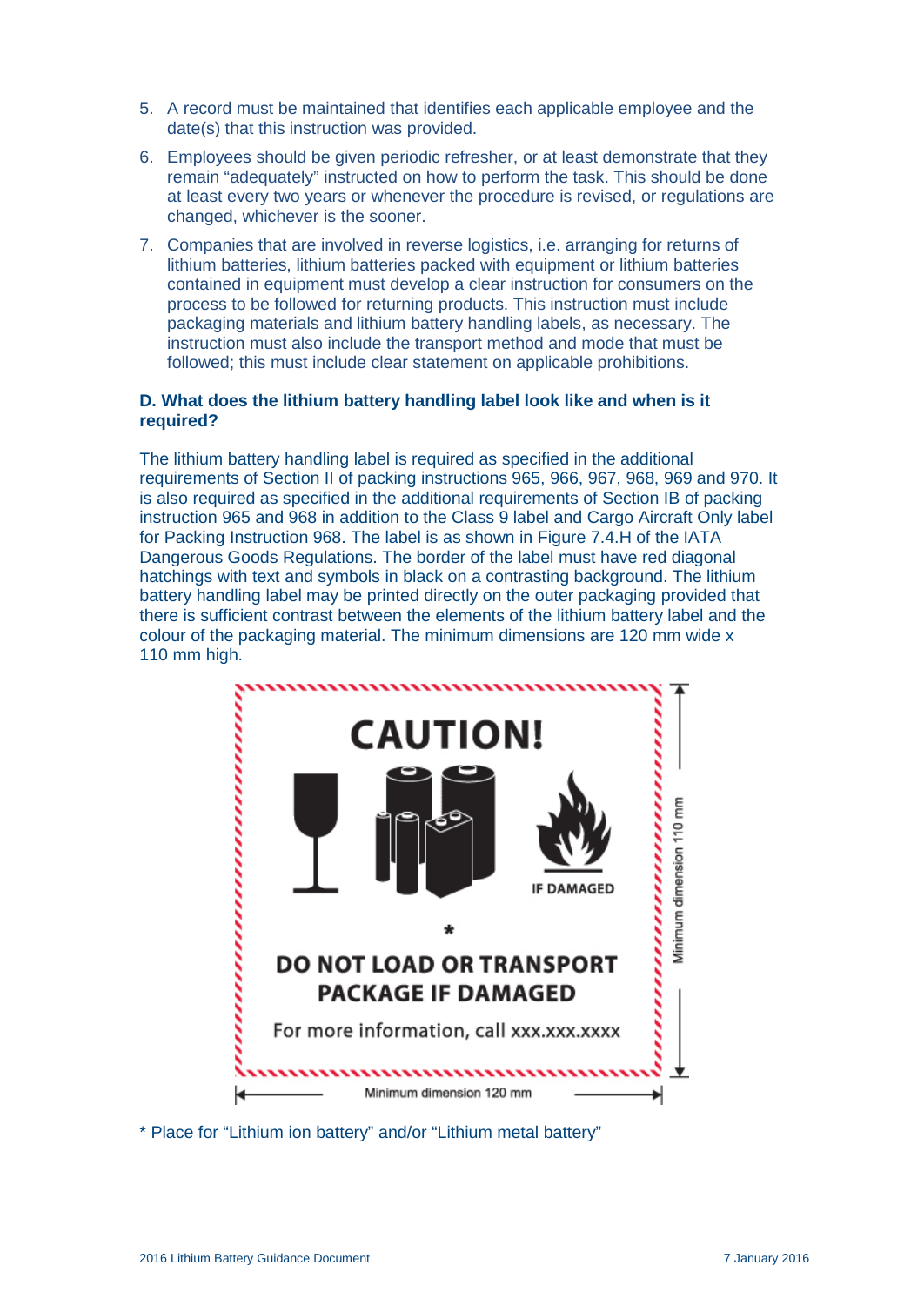#### **E. If I have smaller packages, can I use a smaller lithium battery handling label?**

Where the packages are of dimensions such that they can only bear smaller labels the label dimensions may be 105 mm wide  $\times$  74 mm high. The design specifications remain otherwise the same.



or "Lithium ion battery"

# **F. When is a lithium battery handling label not required?**

A lithium battery handling label is not **permitted** on packages prepared in accordance with Section IA of Packing Instructions 965 and 968 and Section I of Packing Instructions 966, 967, 969 and 970.

A lithium battery handling label is not **required** for packages containing only button cell batteries installed in equipment (including circuit boards) (See PI 967 and 970 Section II) and consignments of two packages or less where each package contains no more than four cells or two batteries installed in equipment.

#### *Notes:*

- *1. Shippers should take steps to implement this requirement as soon as possible however consignments of Packing Instruction 967/970 Section II of more than two packages may continue to move without the lithium battery handling label until 31 December 2016 where each package contains no more than four cells or two batteries installed in equipment.* Packages that do not require a lithium battery handling label do not require the accompanying document mentioned in the "Additional Requirements" of Section II of Packing Instructions 967 and 970.
- *2. The Air Waybill is only required to contain the statements "Lithium [ion or metal] batteries in compliance with Section II of PI9XX" when the lithium battery label needs to be affixed.*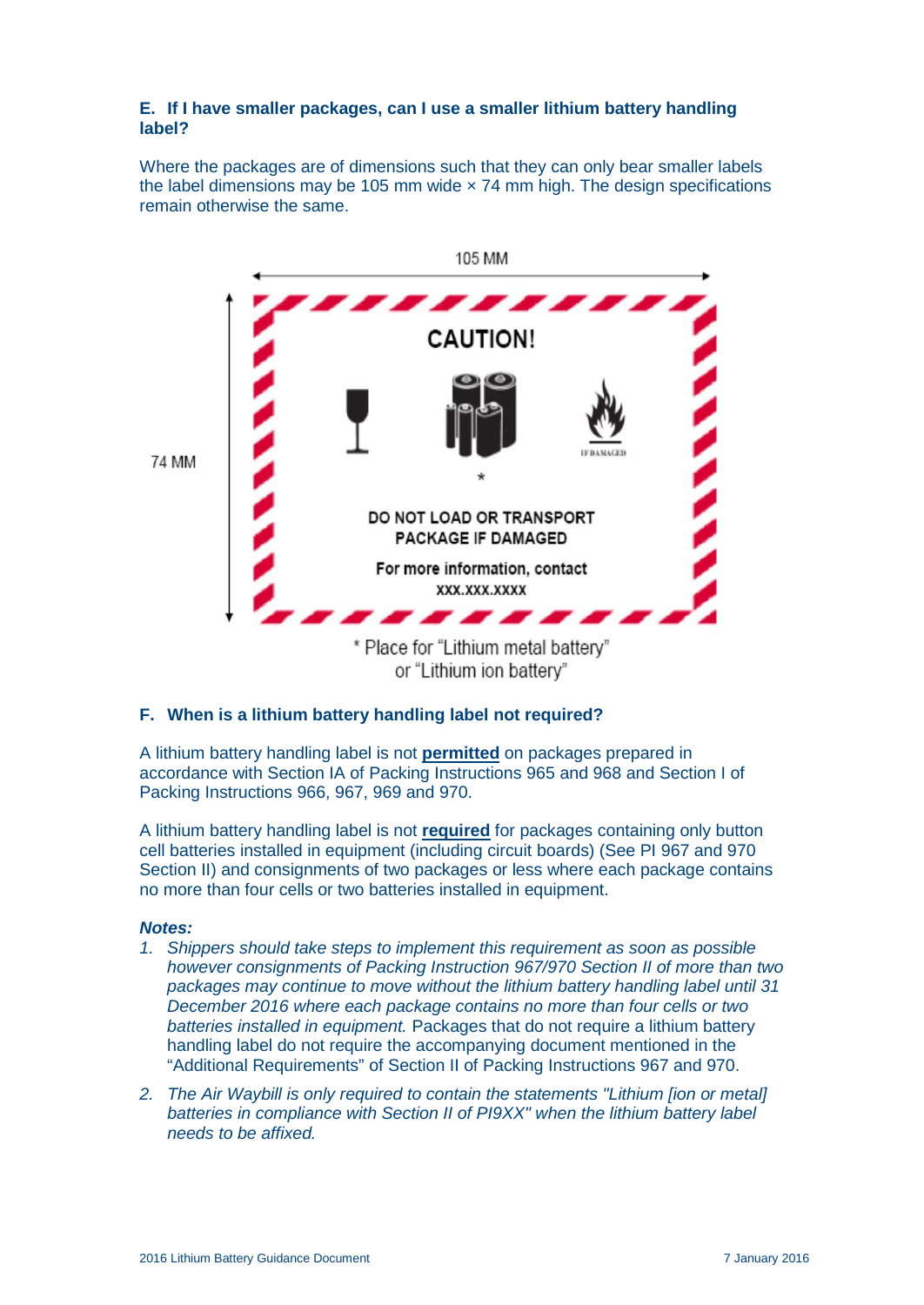#### **G. Is there a requirement for the Lithium Battery Handing Label to be available in languages other than English?**

English is generally the standard language accepted in international aviation. However, the State of origin where the package is being offered for shipment may require their official language. Subsection 7.1.3.3 of the IATA DGR specifies that in addition to the languages which may be required by the State of origin, English must be used.

#### **H. Section II in Packing Instructions 967 and 970 states that "Each package containing more than four cells or more than two batteries installed in equipment must be labelled with a lithium battery handling label." What is the intent of this provision?**

This provision no longer exists in the  $57<sup>th</sup>$  edition of the IATA DGR. It is permitted to be used until 31 December 2016, however shippers should take steps to implement the new requirement described in Part 2 question F of these FAQs and Section II of PI 967 and 970.

#### **I. Section II in Packing Instructions 967 and 970 states that "consignments of two packages or less where each package contains no more than four cells or two batteries installed in equipment." What is the intent of this provision?**

This provision is to require, where there are more than two packages in the consignment (shipment), that each package bears the lithium battery handling label, and therefore the air waybill has the compliance statement e.g. "Lithium ion batteries in compliance with Packing Instruction [9xx] Section II".

The provision continues to allow for small consignments of one or two packages containing no more than 4 cells or two batteries installed in equipment per package to move without the lithium battery handling label and therefore compliance statement.

# **J. I have an MP3 player that contains one single-cell lithium ion battery pack. Do I have to label the shipping box that contains each MP3 player? What if I place five MP3 players in a shipping box? Does this require a label?**

For packages of single MP3 players, no lithium battery label would be required since you can place up to 4 of these single-cell batteries in a box without labelling the outer box. In the case where 5 MP3 players are in a shipping package, a lithium battery label on the outer shipping package would be required.

#### **K. Can a single label be used to identify that both lithium metal and lithium ion batteries are contained inside the package?**

Yes. A single label identifying both lithium ion and lithium metal batteries may be used.

#### **L. What are the requirements for the telephone number on the lithium battery handling label?**

The telephone number should be of a person knowledgeable about the shipment but is not intended to be for the purposes of obtaining immediate emergency response guidance, and is therefore not required to be monitored at all times that the package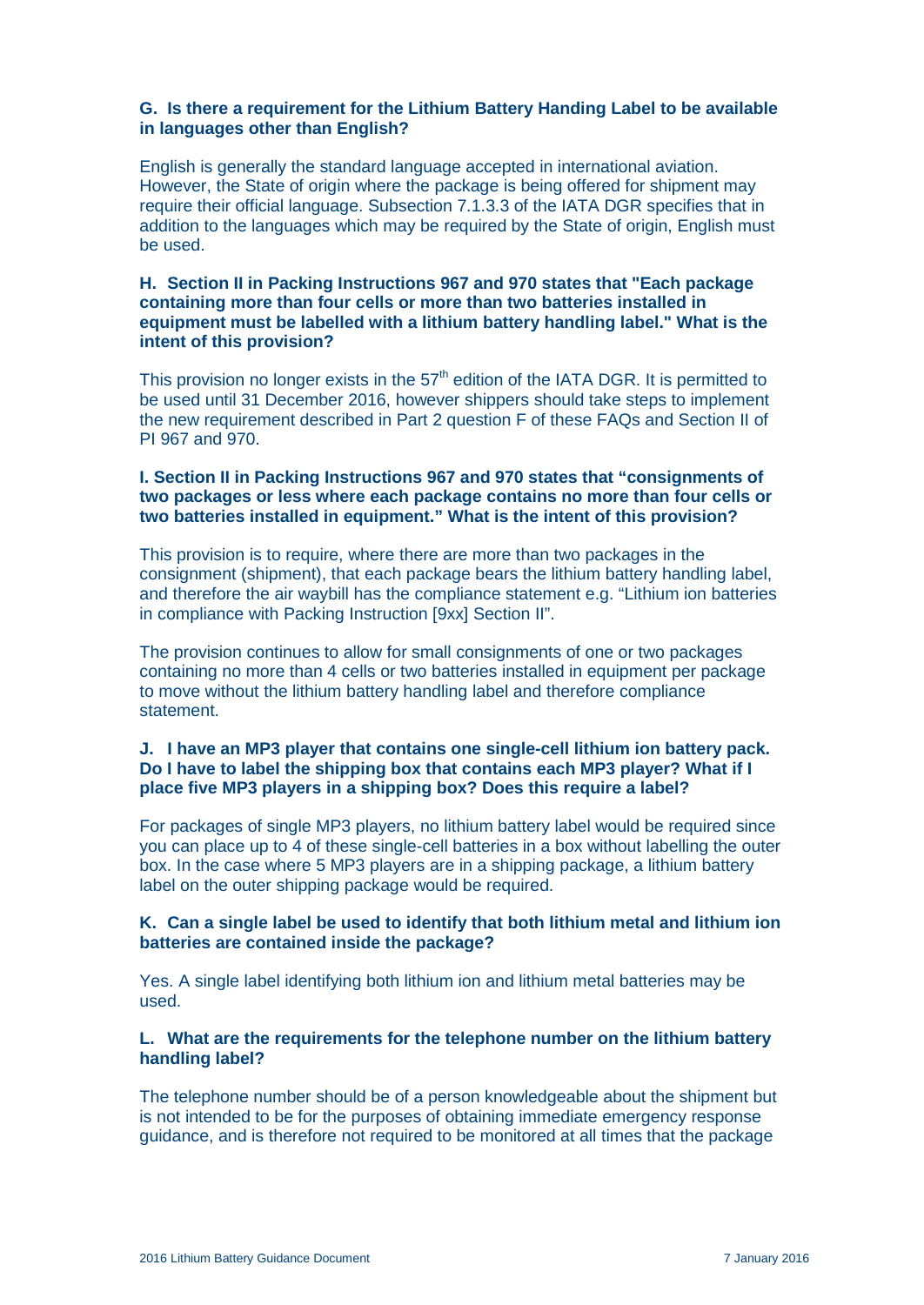is in transit. It is acceptable for the number to be monitored during the company's normal business hours in order to provide product-specific information relative to the shipment. However, it also is acceptable to use an emergency response, 24-hour phone number on the label.

#### **M. For the purposes of the lithium battery packing instructions, what is considered the** "**package**"?

The package is the complete product of the packing operation that satisfies the requirements of the packing instruction and in a manner ready to be presented for transport (shipper/consignee information, hazard communication, etc.). The package may contain multiple batteries or pieces of equipment provided the limitations set out in the applicable packing instruction are not exceeded. The package must be marked and labelled as required by the packing instruction. A single package may be offered for transport, or one or more packages may then be placed into an overpack for ease of handling or transport purposes. When an overpack is used, the package markings and labels must be duplicated on the overpack unless the markings and labels required on individual packages are visible, or are not required by the packing instruction (i.e. not more than 4 cells or 2 batteries when contained in equipment).

#### **N. Please explain the documentation requirements for consignments of lithium batteries that are required to have the lithium battery label?**

Each consignment of packages with lithium batteries that is required to have the lithium battery handling label must be accompanied by a document that indicates:

- The package contains lithium ion cells or batteries;
- The package must be handled with care and that a flammability hazard exists if the package is damaged;
- Special procedures should be followed in the event the package is damaged, to include inspection and repacking if necessary; and
- A telephone number for additional information.

This document may be in any form provided it contains all the appropriate information and accompanies the consignment. The document is intended to be separate from the package as the package already contains a pictorial representation of the hazard communication in the form of the lithium battery handling label.

Two examples of the document have been provided at the end of this guidance document in [Appendix A.](#page-15-0)

This document is required for any shipment where the lithium battery handling label is required (i.e. Section IB and Section II). The information on the document may be added to the shipper's declaration for dangerous goods for Section IB shipments.

The document may be modified with company specific information (e.g. logo, letterhead, etc.) and the fields marked "optional" are not required to be completed and may be left blank or removed from a modified version. Blank "optional" fields should not constitute reason for a refusal.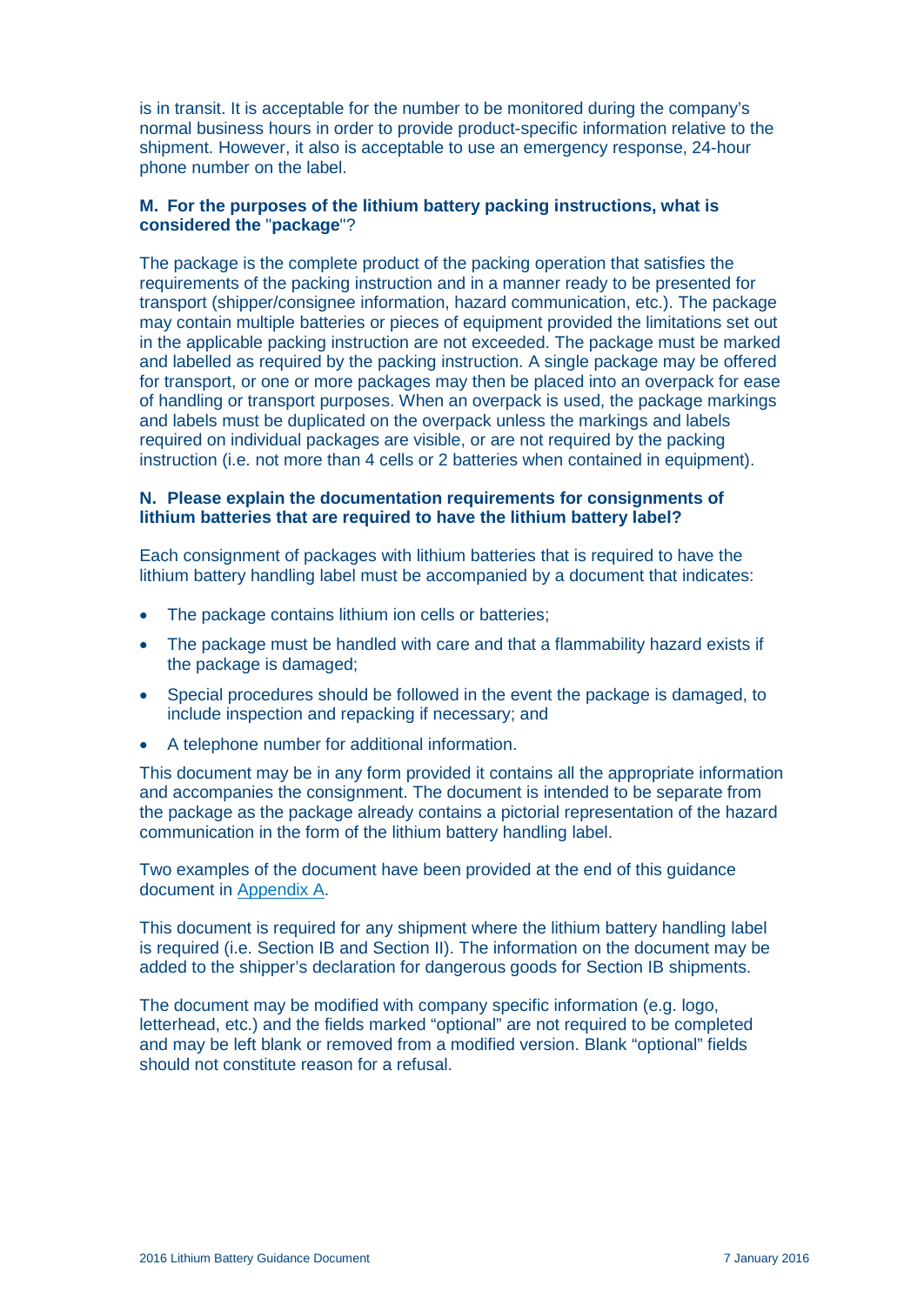#### **O. Does IATA require an MSDS or SDS containing the UN test data?**

No. IATA does not require the use of MSDS or SDS and test data is not part of the required documentation requirements when offering lithium batteries for transport.

**P. Under Packing Instructions 966 and 969, it states that "The maximum number of batteries in each package must be the minimum number required to power the equipment, plus two spares". If a package contains 4 power tools (each tool contains a lithium ion battery), can 2 extra lithium ion batteries be placed in the package for each piece of equipment for a total of 8 batteries?**

Yes. The 8 batteries reflect two spares for each of the 4 power tools in the outer package.

#### **Q. May lithium battery packages be placed in an overpack in accordance with the new IATA Dangerous Goods Regulations?**

Yes. The overpack may also contain packages of dangerous goods or goods not subject to the Regulations provided there are no packages enclosing different substances which might react dangerously with each other. An overpack must be marked with the word "overpack" and must be labelled with the lithium battery handling label (Figure 7.4.H), unless the label(s) on the package(s) inside the overpack are visible or not required by the Packing Instruction.

In addition, the word "overpack" must be marked on overpacks containing packages transported in accordance with Section I of the applicable Packing Instructions (i.e. bearing Class 9 labels).

Effective 1 April 2016, not more than one (1) package prepared in accordance with Section II of PI 965 and PI 968 may be placed into an overpack. When the package is placed in an overpack, the lithium battery handling label required by this packing instruction must either be clearly visible or the label must be affixed on the outside of the overpack and the overpack must be marked with the word "Overpack".

# **R. Do the quantity limits shown in the IATA packing instructions apply to overpacks containing lithium batteries?**

The quantity limits shown in the packing instructions refer to the package. Provided each package remains under the limit specified in the packing instruction, the overpack may exceed the specified limits.

#### **S. Packing Instructions 966 and 969 Section II include a requirement for a 1.2 metre drop test. What portion or portions of the package are subject to this test?**

The completed package containing batteries as prepared for transport in accordance with the relevant packing instruction must be capable of withstanding the 1.2 m drop test. This could apply to a package solely containing batteries that is packaged in full compliance with the provisions of the packing instruction (to include the 1.2 m drop test capability requirement) and is then overpacked with equipment and offered for transport (see item 2Q of these FAQ for additional information related to overpacks). Or, it could apply to a package that includes batteries properly packed in inner packaging and equipment or other non-dangerous goods that are placed in a single outer packaging. The package that includes both the inner packaging containing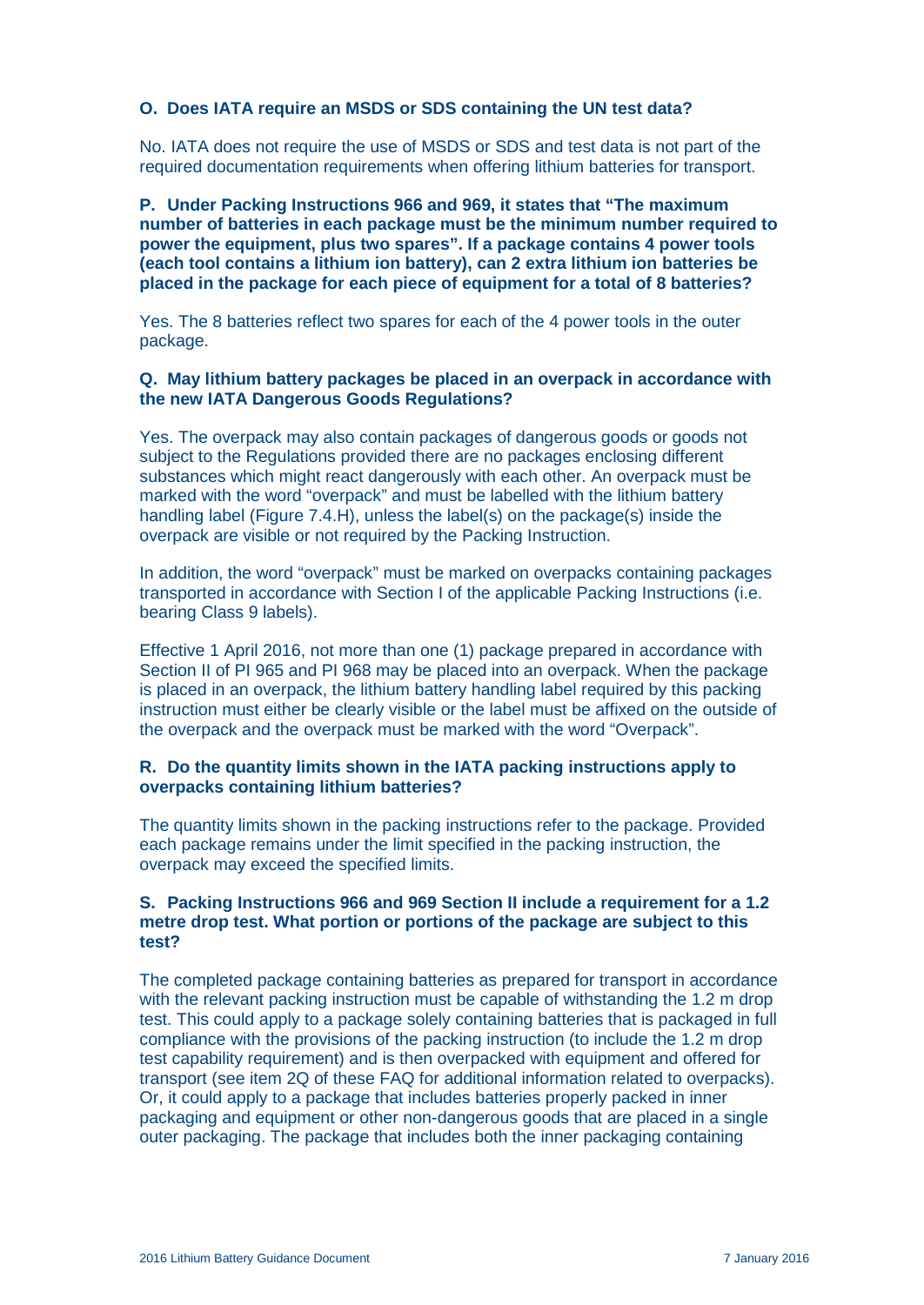batteries and the equipment must comply with the packing instruction to include meeting the capability to pass the 1.2 m drop test.

#### **T. How do I transport prototype lithium cells and batteries that have not been UN Tested?**

Prototype or low-production lithium batteries may be transported by cargo aircraft if you do the following (See Special Provision A88):

- 1. Obtain approval from the competent authority of the origin country prior to transport;
- 2. Protect the cells and batteries from short circuiting;
- 3. Individually pack each of the cells or batteries in an inner packaging inside an outer packaging that completely surrounds the cells and batteries. All packaging and cushioning material must be non-conductive and non-combustible
- 4. Place the cells and batteries in an outer drum or box made of metal, plastic or plywood that meets Packing Group I performance requirements.
	- a. Lithium batteries with a mass of 12 kg or greater and having a strong, impact resistant outer casing, or assemblies of such batteries, may be packed in outer packagings or protective enclosures not subject to the requirements of Section 6 of the IATA DGR.

#### **U. Can I ship recalled, damaged or non-conforming cells or batteries?**

Lithium batteries, identified by the manufacturer as being defective for safety reasons, or that have been damaged, that have the potential of producing a dangerous evolution of heat, fire or short circuit are forbidden for transport (e.g. those being returned to the manufacturer for safety reasons). The U.S. DOT has developed guidance for consumers and manufacturers for shipping recalled batteries:

#### [http://safetravel.dot.gov/Battery\\_Recall\\_Guidance.pdf](http://safetravel.dot.gov/Battery_Recall_Guidance.pdf)

Batteries which have some other defective feature (e.g., LEDs not showing charge, incorrect model number on label, or batteries not holding enough charge) could still be shipped by air. Also, laptops being returned may not have a defective battery, it may not meet the needs of the customer, may be defective itself (but not the battery), etc. In these situations air transport would be permitted. The battery or equipment manufacturer should be contacted to determine the appropriate shipping method.

#### **V. How do I protect against "inadvertent activation"?**

When batteries are contained in equipment, the equipment should be packaged in a manner that prevents unintentional activation or should have an independent means of preventing unintentional activation (e.g., packaging restricts access to activation switch, switch caps or locks, recessed switches, trigger locks, temperature sensitive circuit breakers, etc.). This requirement does not apply to devices which are intentionally active in transport (RFID transmitters, watches, sensors etc.) and which are not capable of generating a quantity of heat sufficient to be dangerous to packaging or personal safety.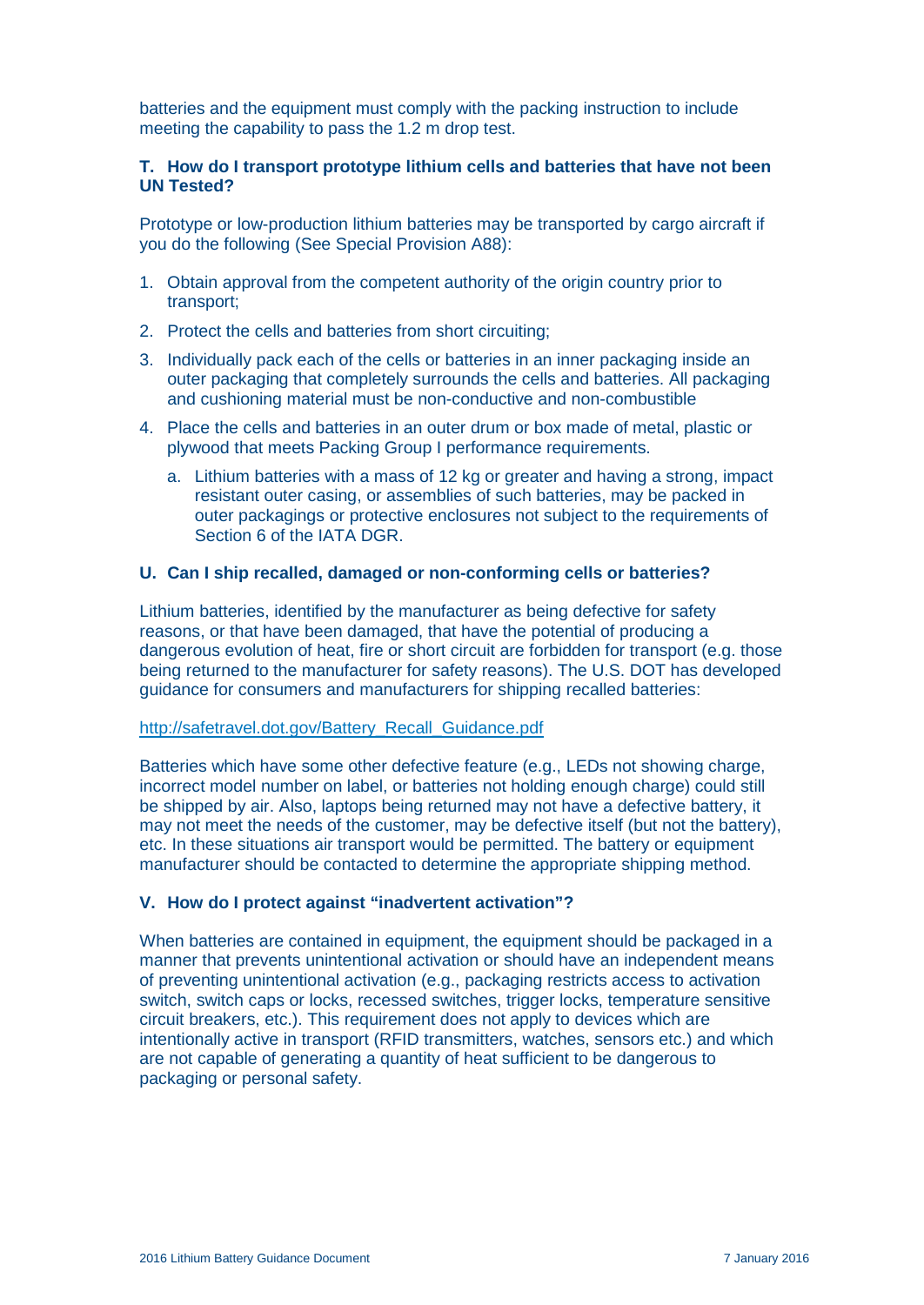# **W. What is the maximum weight of batteries per package for fully regulated batteries contained in equipment (Section I)?**

The maximum weight is 5 kg per package for passenger and cargo aircraft and 35 kg per package for cargo aircraft only

|                                                                              | <b>Net Quantity per</b><br><b>Package</b><br><b>Passenger &amp; Cargo</b><br><b>Aircraft</b> | <b>Net Quantity per</b><br><b>Package</b><br><b>Cargo Aircraft Only</b> |
|------------------------------------------------------------------------------|----------------------------------------------------------------------------------------------|-------------------------------------------------------------------------|
| Lithium Ion & Lithium<br>Metal cells and batteries<br>contained in equipment | $5$ kg                                                                                       | 35 kg                                                                   |

# **X. Do I need to declare a gross weight or a net weight for lithium batteries (Section I)?**

All lithium battery shipments, including when packed with or contained in equipment, will need to be declared by the net weight as per the definition of net weight (IATA DGR Appendix A).

# **Y. I have 2 kg of 2.7Wh cells and 2 batteries that meet the Section II limitations; can I place them in one package?**

No. The limits found in Table 965-II and Table 968-II cannot be combined. The packages can be split, for example with 1 package of 2 kg of 2.7Wh cells and another of 2 batteries or the Section IB provisions used.

# **Z. I am shipping Section IB lithium [ion or metal] batteries; do I need dangerous goods training?**

Yes. All the provisions of the Dangerous Goods Regulations apply to shipments of Section IB batteries except the references listed in Section IB. Therefore, dangerous goods training as indicated in Subsection 1.5 of the Dangerous Goods Regulations is required.

#### **AA. What are the additional marking requirements for a Section IB of Packing Instruction 965 and 968 package?**

Because all of the requirements of the dangerous goods regulations apply other than the exceptions listed in Section IB each package must be marked with:

- the UN Number preceded by "UN" and the Proper Shipping Name (DGR) 7.1.4.1 (a));
- the shipper and consignee address (DGR 7.1.4.1 (b)); and
- in addition the gross weight as required by (DGR  $7.1.4.1(c)$ ) must be marked on the package.

#### *Note:*

*When using an overpack, each package must be marked in accordance with the Regulations and then, when placed in an overpack, marked as required by DGR 7.1.7.*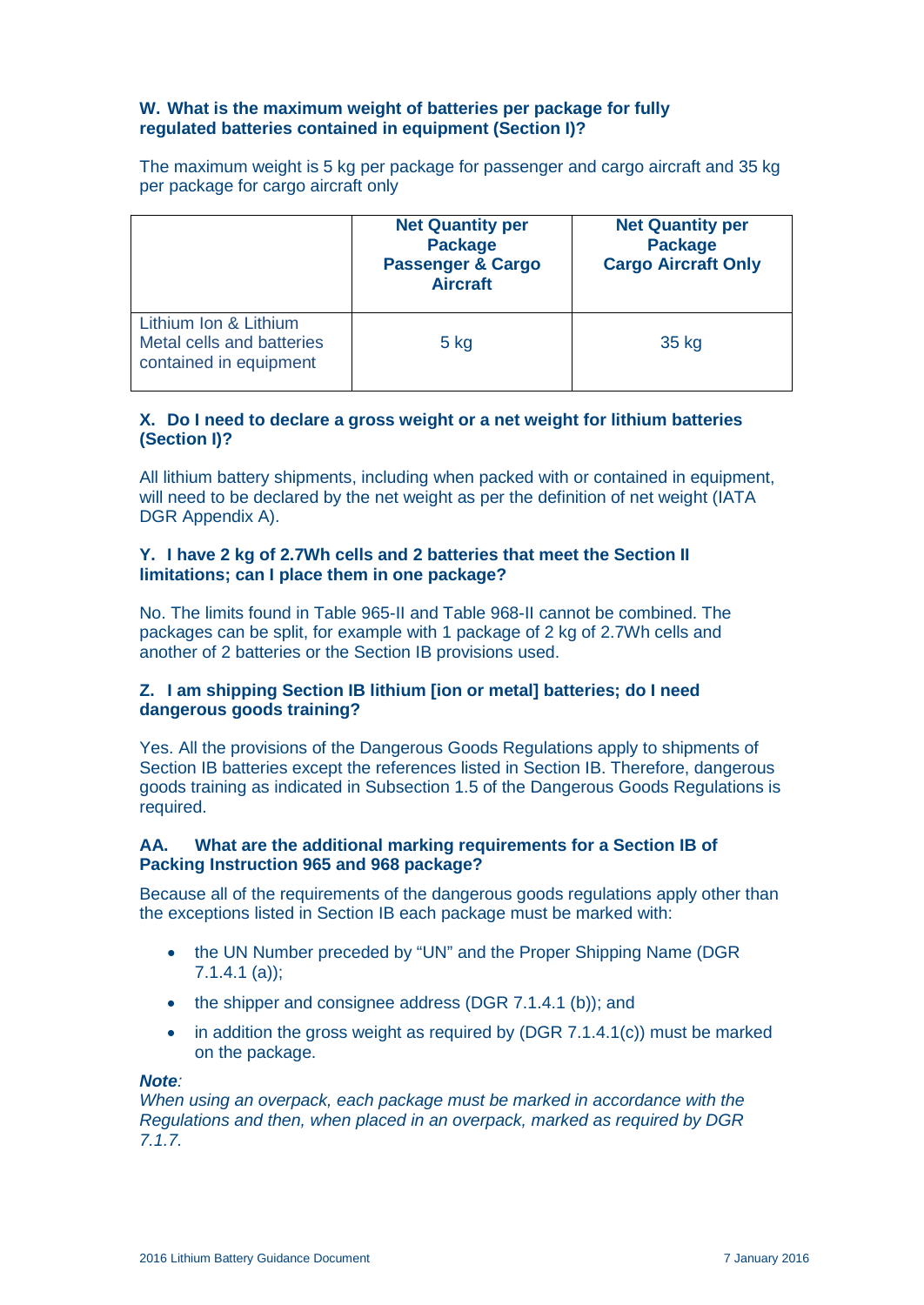#### **BB. I am shipping perishable cargo with lithium battery powered temperature or data loggers; do I need to follow the Dangerous Goods Regulations?**

Yes. All the applicable provisions for lithium batteries will need to be followed by the shipper of such devices, including the limitations for devices that are "active" (on) during transport.

#### *Note:*

*The [perishable cargo regulations](http://www.iata.org/pcr) (PCR) also apply to such shipments.*

# **Part 3 – Questions Related to Design Type Testing Provisions**

# **A. Where can I find requirements related to testing of battery design types?**

The UN Manual of Tests and Criteria sets out specific tests that must be conducted on each lithium cell or battery design type. Each test is intended to either simulate a common transportation occurrence such as vibration or changes in altitude or to test the integrity of a cell or battery. You may obtain a copy of these testing requirements via the following website:

[http://www.unece.org/trans/danger/publi/manual/manual\\_e.html.](http://www.unece.org/trans/danger/publi/manual/manual_e.html)

# **B. What constitutes a design change requiring renewed design type testing?**

The following provisions are taken from the Fifth  $(5<sup>th</sup>)$  revised edition Amendment 1 of the UN Manual of Tests and Criteria.

A cell or battery that differs from a tested design by:

- (a) For primary cells and batteries, a change of more than 0.1 g or 20% by mass, whichever is greater, to the cathode, to the anode, or to the electrolyte;
- (b) For rechargeable cells and batteries, a change in Watt-hours of more than 20% or an increase in voltage of more than 20%; or
- (c) A change that would materially affect the test results

Shall be considered a new type and shall be subjected to the required tests.

#### *Note:*

The type of change that might be considered to differ from a tested type, such that it *might lead to a failure of any of the test results, may include, but is not limited to:*

- *A change in the material of the anode, the cathode, the separator or the electrolyte;*
- *A change of protective devices, including the hardware and software;*
- *A change of safety design in cells or batteries, such as a venting valve;*
- *A change in the number of component cells; and*
- *A change in connection mode of component cells.*

In the event that a cell or battery type does not meet one or more of the test requirements, steps shall be taken to correct the deficiency or deficiencies that caused the failure before such a cell or battery type is retested.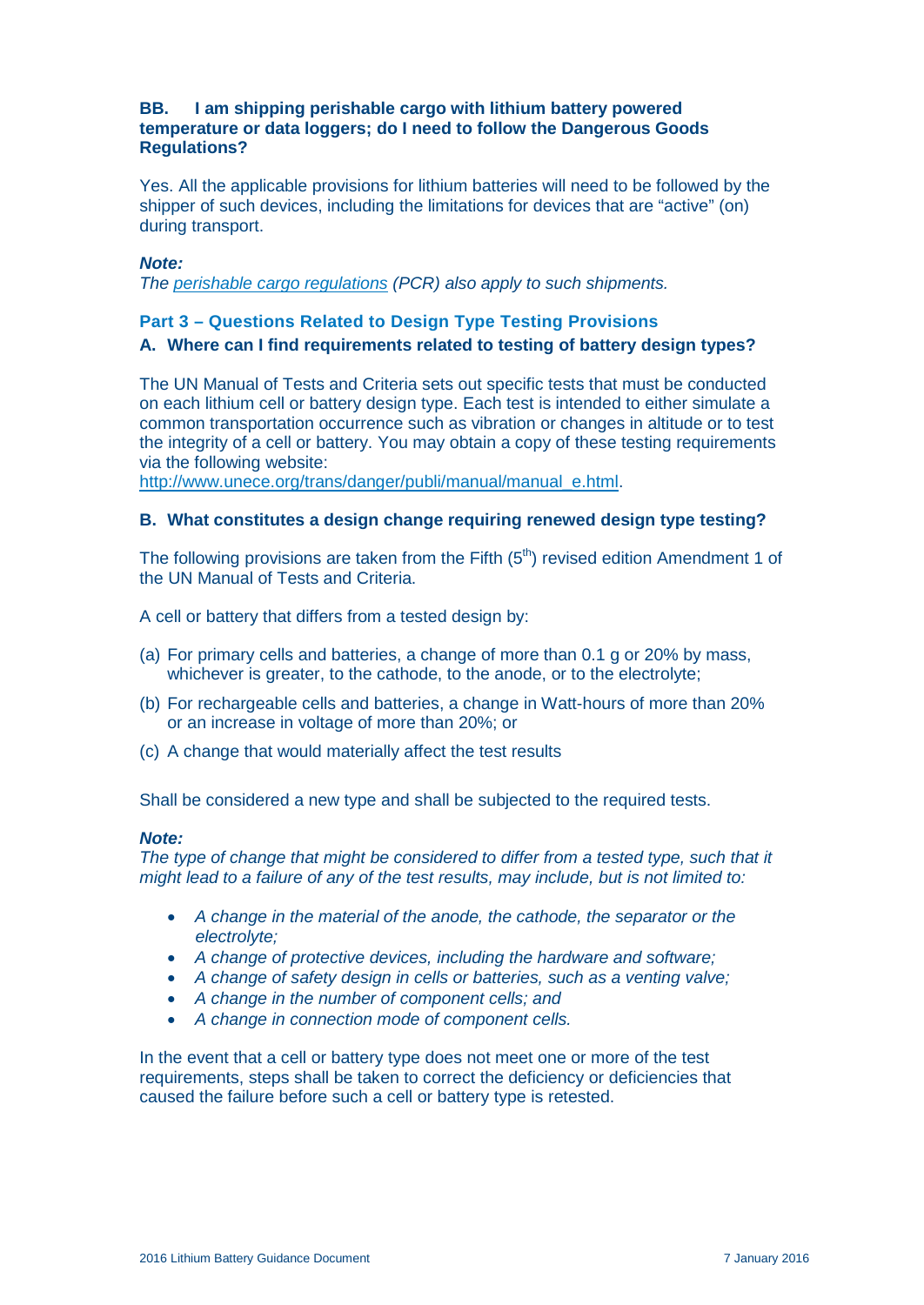# **Additional Information**

Further information can be found here:

[http://www.iata.org/whatwedo/cargo/dangerous\\_goods/index.htm](http://www.iata.org/whatwedo/cargo/dangerous_goods/index.htm)

[http://safetravel.dot.gov](http://safetravel.dot.gov/)

You may also contact the airline of your choice or your national civil aviation authority if you have any further concerns about travelling with lithium metal or lithium ion batteries.

You can also contact the IATA Dangerous Goods Support team if you have questions or concerns which may not have been addressed in this document: [dangood@iata.org](mailto:dangood@iata.org)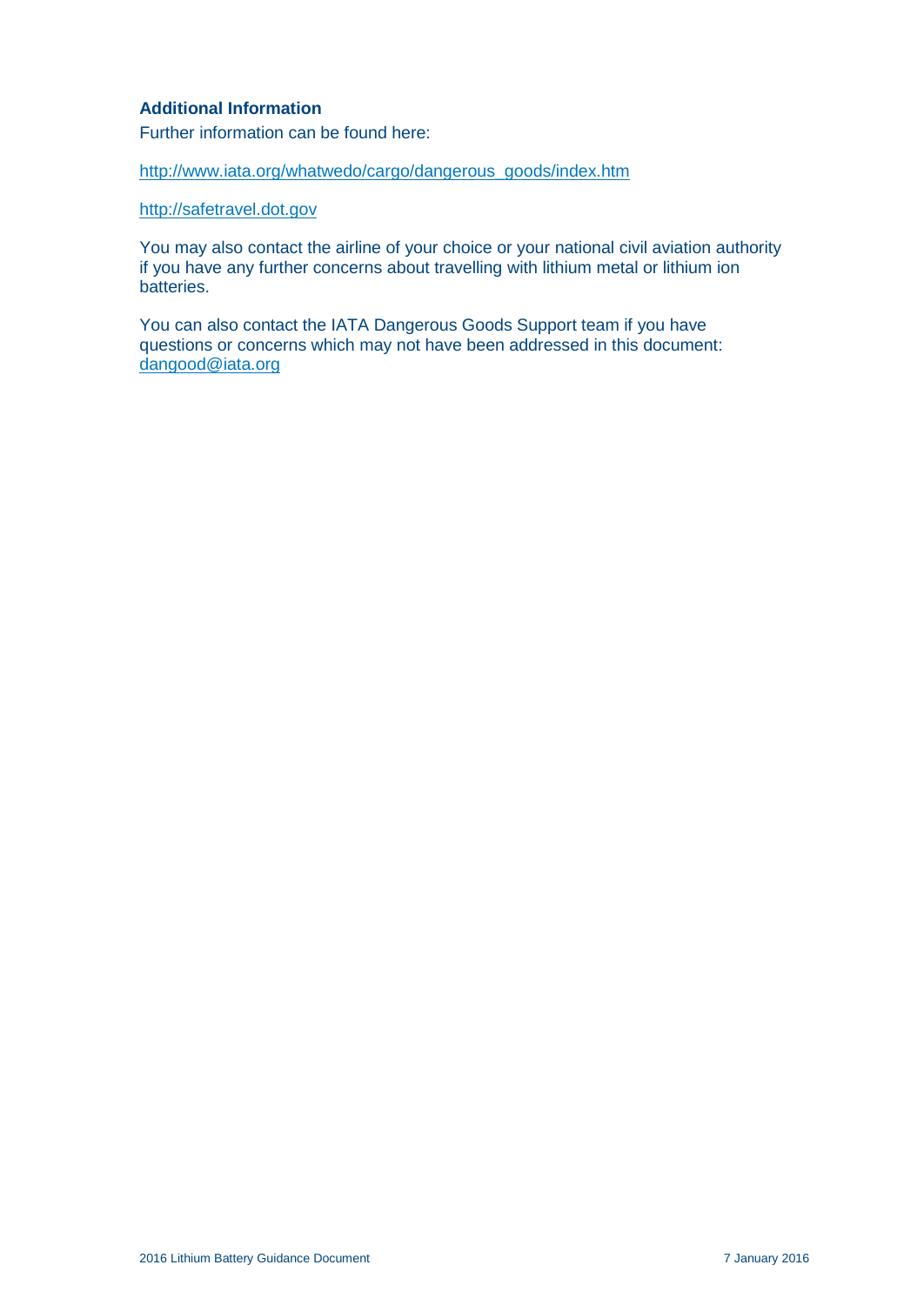# **Additional Lithium Battery Safety Document – Example 1**

Reference Number (optional):

WARNING: LITHIUM BATTERIES THAT HAVE BEEN RECALLED BY THE MANUFACTURER FOR SAFETY REASONS **MUST NOT** BE SHIPPED BY AIR.

<span id="page-15-0"></span>Terminology:

- Cell *electrochemical unit, consisting of an anode and a cathode, capable of generating electrical current*
- Battery *assembly of cells*
- Lithium ion cells/batteries *rechargeable – includes lithium polymer cells/batteries*
- Lithium metal cells/batteries *generally non-rechargeable*

| This package contains lithium cells or batteries in the following configuration (check applicable):                                                       |                                                                                                                                                    |  |
|-----------------------------------------------------------------------------------------------------------------------------------------------------------|----------------------------------------------------------------------------------------------------------------------------------------------------|--|
| Lithium Ion - Maximum of                                                                                                                                  | Lithium Metal - Maximum of                                                                                                                         |  |
| 20 Watt-hours per cell; and<br>100 Watt-hours per battery                                                                                                 | 1 gram of lithium metal per cell; and<br>2 grams of lithium per battery                                                                            |  |
| Cells or batteries only (ICAO/IATA                                                                                                                        | □ Cells or batteries only (ICAO/IATA                                                                                                               |  |
| Packing Instruction 965, Section II) - Cells                                                                                                              | Packing Instruction 968, Section II) - Cells                                                                                                       |  |
| or batteries in a package, without electronic                                                                                                             | or batteries in a package, without electronic                                                                                                      |  |
| equipment                                                                                                                                                 | equipment                                                                                                                                          |  |
| <b>Package Limit:</b>                                                                                                                                     | <b>Package Limit:</b>                                                                                                                              |  |
| ≤2.7 Wh = 2.5 kg; or                                                                                                                                      | ≤0.3 g = 2.5 kg; <u>or</u>                                                                                                                         |  |
| >2.7 Wh but $\leq$ 20 Wh = 8 cells; or                                                                                                                    | $>0.3$ g but $\leq 1$ g = 8 cells; or                                                                                                              |  |
| $>2.7$ Wh but $\leq 100$ Wh = 2 batteries                                                                                                                 | >0.3 g but $\leq$ 2 g = 2 batteries                                                                                                                |  |
|                                                                                                                                                           |                                                                                                                                                    |  |
| <b>D</b> Cells or batteries only (ICAO/IATA<br>Packing Instruction 965, Section IB) - Cells<br>or batteries in a package, without electronic<br>equipment | □ Cells or batteries only (ICAO/IATA<br>Packing Instruction 968, Section IB) - Cells<br>or batteries in a package, without electronic<br>equipment |  |
| D Packed with equipment (ICAO/IATA                                                                                                                        | D Packed with equipment (ICAO/IATA                                                                                                                 |  |
| Packing Instruction 966, Section II) - Cells                                                                                                              | Packing Instruction 969, Section II) - Cells                                                                                                       |  |
| or batteries contained in a package with                                                                                                                  | or batteries contained in a package with                                                                                                           |  |
| associated electronic equipment                                                                                                                           | associated battery-powered equipment - with<br>the batteries not installed in the equipment                                                        |  |
| □ Contained in equipment (ICAO/IATA                                                                                                                       | □ Contained in equipment (ICAO/IATA                                                                                                                |  |
| Packing Instruction 967, Section II) - Cells<br>or batteries installed in equipment                                                                       | Packing Instruction 970, Section II) - Cells<br>or batteries installed in equipment                                                                |  |

• This package must be handled with care. A flammability hazard exists if the package is damaged.

 $\_$  ,  $\_$  ,  $\_$  ,  $\_$  ,  $\_$  ,  $\_$  ,  $\_$  ,  $\_$  ,  $\_$  ,  $\_$  ,  $\_$  ,  $\_$  ,  $\_$  ,  $\_$  ,  $\_$  ,  $\_$  ,  $\_$  ,  $\_$  ,  $\_$  ,  $\_$  ,  $\_$  ,  $\_$  ,  $\_$  ,  $\_$  ,  $\_$  ,  $\_$  ,  $\_$  ,  $\_$  ,  $\_$  ,  $\_$  ,  $\_$  ,  $\_$  ,  $\_$  ,  $\_$  ,  $\_$  ,  $\_$  ,  $\_$  ,  $\_$  ,  $\_$  ,  $\_$  ,  $\_$  ,  $\_$  ,  $\_$  ,  $\_$  ,  $\_$  ,  $\_$  ,  $\_$  ,  $\_$  ,  $\_$  ,  $\_$  ,  $\_$  ,  $\_$  ,  $\_$  ,  $\_$  ,  $\_$  ,  $\_$  ,  $\_$  ,  $\_$  ,  $\_$  ,  $\_$  ,  $\_$  ,  $\_$  ,  $\_$  ,  $\_$  ,  $\_$  ,  $\_$  ,  $\_$  ,  $\_$  ,  $\_$  ,  $\_$  ,  $\_$  ,  $\_$  ,  $\_$  ,  $\_$  ,  $\_$  ,  $\_$  ,  $\_$  ,  $\_$  ,  $\_$  ,  $\_$  ,  $\_$  ,  $\_$  ,  $\_$  ,  $\_$  ,  $\_$  ,  $\_$  ,  $\_$  ,  $\_$  ,  $\_$  ,  $\_$  ,  $\_$  ,  $\_$  ,  $\_$  ,  $\_$  ,  $\_$  ,  $\_$  ,  $\_$  ,  $\_$  ,  $\_$  ,  $\_$  ,  $\_$  ,  $\_$  ,  $\_$  ,  $\_$  ,  $\_$  ,  $\_$  ,  $\_$  ,  $\_$  ,  $\_$  ,  $\_$  ,  $\_$  ,  $\_$  ,  $\_$  ,  $\_$  ,  $\_$  ,  $\_$  ,  $\_$  ,  $\_$  ,  $\_$  ,  $\_$  ,  $\_$  ,  $\_$  ,  $\_$  ,  $\_$  ,  $\_$  ,  $\_$  ,  $\_$  ,  $\_$  ,  $\_$  ,  $\_$  ,  $\_$  ,  $\_$  ,  $\_$  ,  $\_$  ,  $\_$  ,  $\_$  ,  $\_$  ,  $\_$  ,  $\_$  ,  $\_$  ,  $\_$  ,  $\_$  ,  $\_$  ,  $\_$  ,  $\_$  ,  $\_$  ,  $\_$  ,  $\_$  ,

• If this package is damaged in transportation, it must not be loaded until the condition of the contents can be verified. The batteries contained in this package must be inspected for damage and may only be repacked if they are intact and protected against short circuits.

• For more information about the batteries contained in this package, call the following telephone number:

\_\_\_\_\_\_\_\_\_\_\_\_\_\_\_\_\_\_\_\_\_\_\_\_\_\_\_\_\_\_\_\_\_\_\_\_\_\_\_\_\_\_\_\_\_\_\_\_\_\_\_\_\_\_\_\_\_\_\_\_ **List telephone number here, including area code and any applicable country code**

\_\_\_\_\_\_\_\_\_\_\_\_\_\_\_\_\_\_\_\_\_\_\_\_\_\_\_\_\_\_\_\_\_\_\_\_\_\_\_\_\_\_\_\_\_

Name/Address of shipper (optional):

Name/Address of Consignee (optional):

\_\_\_\_\_\_\_\_\_\_\_\_\_\_\_\_\_\_\_\_\_\_\_\_\_\_\_\_\_\_\_\_\_\_\_\_\_\_\_\_\_\_\_\_\_\_

\_\_\_\_\_\_\_\_\_\_\_\_\_\_\_\_\_\_\_\_\_\_\_\_\_\_\_\_\_\_\_\_\_\_\_\_\_\_\_\_\_\_\_\_\_\_

Date (optional):